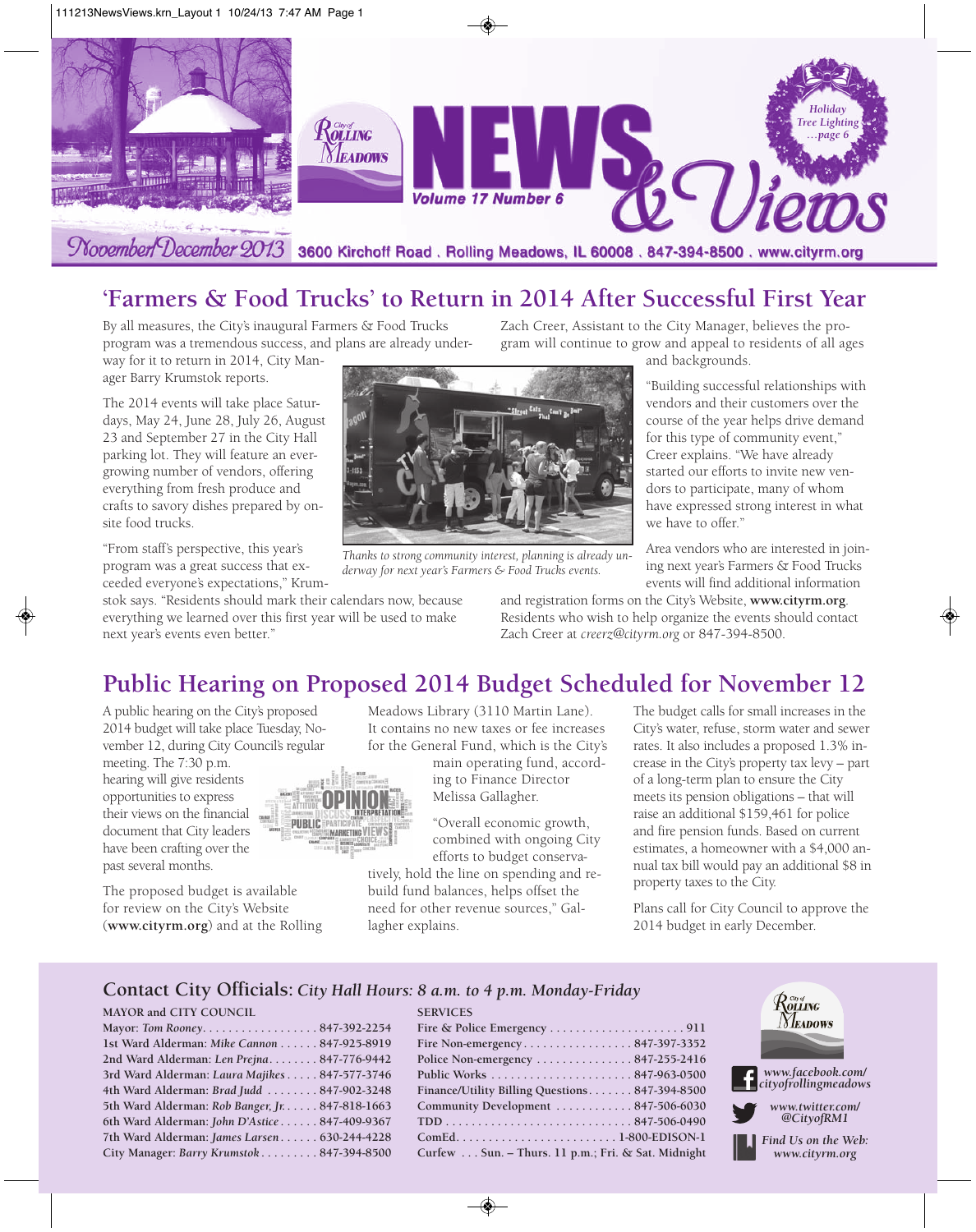## **Public Works' Randy Ritter Retires After 42 Years of Service**

By the time he retired on October 11, after 42 years of service with the Public Works Department, Randy Ritter had worked for seven Rolling Meadows mayors, nine city managers, and every Public Works director the City ever had.

"Randy has a genuine love for Rolling Meadows that was reflected in his commitment to serving our residents for so many years," explains Superintendent of Facilities Don Wenzel, who worked with Randy for 25 years. "His passion for the job was unmatched. He always went out of his way to do the things that needed to be done."

Randy got his start with Public Works in 1971 as a part-time seasonal employee, before

position in 1972. Just over a year later, Randy was starting up the Department's Building and Grounds Division.

Wenzel says that Randy's sense of humor helped him develop close professional relationships with staff members from all City departments. His fellow employees found Randy's affinity for

duct tape somewhat amusing, but nonetheless marveled at his ability to fix anything with it.

"Randy would always do whatever you asked of him," recalls Assistant Public Works Director Bob Hartnett. "He was a dedicated municipal employee who always kept busy. We all wish him the very best in retirement."

During a retirement luncheon held on his last day, Randy shared fond memories of his time with Public Works. He thanked his fellow employees and called them "my second family." He also expressed sincere appreciation to

Rolling Meadows for hosting Diamond Fest back in 1986: it was where he met his wife, Carol.



#### *Police Deploy Radar Speed Monitors in City School Zones*

In response to a growing number of incidents involving vehicles speeding through local school zones, Rolling Meadows Police have placed a dozen radar trailers and post-mounted speed signs near the City's elementary and junior high schools.

The equipment was purchased with \$54,854 in federal grant funding that is administered through the Illinois Department of Transportation's Safe Routes to Schools program. The signs are designed to inform motorists of their speed as they enter a school zone and encourage safer driving habits, Police Chief Dave Scanlan says.

Motorists caught speeding in a school zone are subject to a \$285 citation, plus administrative costs.

#### **Fire Department Updates Auto-Aid Agreements**



The Rolling Meadows Fire Department has updated its longstanding automatic aid agreements with the Palatine Fire Department and Palatine Rural Fire Protection District to provide more efficient serv-

RAND

01-10-72 10-11-13<br>RETIRED

ices to area residents, Rolling Meadows Fire Chief Scott Franzgrote reports.

Under the revised agreements, RMFD now assumes command of all emergency incidents

within Palatine Rural's jurisdiction that occur south of Palatine Road. Previously, Rolling Meadows provided incident command services for Palatine Rural's northern sections – locations that are farther away. These areas are now covered by the village of Palatine.

"It's about making the best use of limited resources to maximize efficiencies and save taxpayers money," Chief Franzgrote

explains. "The modified agreements allow Rolling Meadows firefighters to respond to, and take command of, emergencies within Palatine Rural that are geographically closer to our fire stations. That helps us respond more quickly to emergencies and keeps our incident command operations closer to the City."

The updated auto-aid agreements are part of an ongoing effort to consolidate ad-

#### *limited resources to maximize efficiencies and save taxpayers money." – Chief Scott Franzgrote*

ministrative and operational duties, where possible. In 2012, RMFD and Palatine Rural con-

solidated their separate training operations, which are now overseen by a Joint Training & Safety Officer. The move saved the City the cost of hiring a new training officer.

It also offers both departments additional opportunities to standardize training protocols and coordinate more effectively on future equipment purchases, Chief Franzgrote adds.

## **'Like' Us on Facebook, Follow Us on Twitter**

There's a lot to "LIKE" about Rolling Meadows. Check us out on Facebook **(www.facebook.com/cityofrollingmeadows)** or Twitter (**@CityofRM1**) for realtime delivery of City news, service updates and other important information.

*"It's about making the best use of*

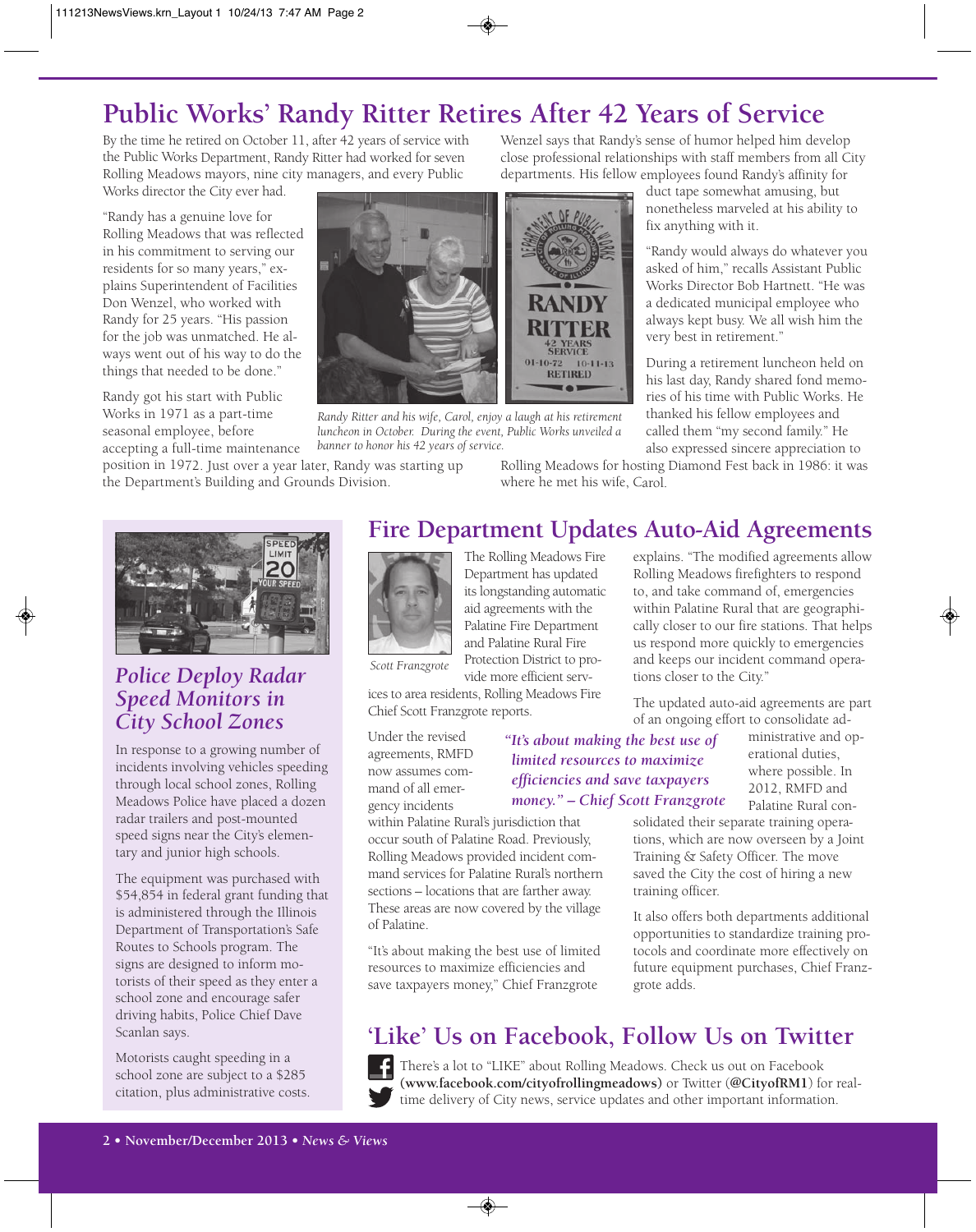#### **Welcome New Businesses**

3 Point Payment Processing Inc. – *Payment processing* 1725 Winnetka Circle (651-483-3321)

Advanced Roofing – *Roofing contractor* 3601 Edison Pl. (847-945-6565)

Amber Realty, inc. – *Real estate brokerage* 3701 Berdnick St. Ste. C (847-660-6020)

Bryant Gomez & Associates – *Law offices* 5105 Tollview Dr. #130 (847-440-3555)

C.E. Anderson & Company – *Closing/financial services* 1225 Carnegie St. #107 (847-463-7721)

CST Corp. – *Equipment sales/service* 1225 Carnegie St. #106 (847-873-1037)

Classic Oak Designs, Inc. – *Warehouse furniture storage* 1125 Carnegie (847-797-8585)

DTR USA Corp. – *Tool manufacturer office* 1865A Hicks Rd. (847-375-8892)

EVOLVE IMG Inc. – *TV film production services* 5410 Newport Dr. #28 (517-712-2132)

Hiossen, Inc. – *Dental implant supplier/education institute* 1701 Golf Rd. T3 #110 (847-795-8285)

JGP Law LLC – *Attorney* 3501 Algonquin Rd. #340 (847-721-8122)



#### *Support U.S. Marines' Toys for Tots Program*

Rolling Meadows has once again partnered with the United States Marine Corps Reserve to collect toys for children in need through the Marines' Toys for Tots program.

Beginning Friday, November 1, residents may deliver new, unwrapped toys to drop boxes located at City Hall (3600 Kirchoff Road) and the Rolling Meadows Library (3110 Martin Lane). Donations will be accepted through Sunday, December 1.

For more information, or to make a monetary donation, visit **www.toysfortots.org**.

Leben Light Inc. – *LED lighting & electronics* 5301 Keystone Ct. #5 (847-577-8105)

Lehmann-Peterson Corp. – *Automobile modification* 3737 Industrial Ave. (847-202-0080)

McKleen Cleaners – *Dry cleaning* 1950 Central Rd. (847-818-8829)

Poma Marble Inc. – *Marble/granite installation* 5410 Newport Dr. #31 (847-678-7662)

Rolling Meadows Marathon\* – *Gas station/convenience store* 3321 Algonquin Rd. (773-391-6075)

Simply Beauty – *Beauty salon* 1301 Meijer Dr. (630-452-4889)

Sonic Cleaning Services LLC – *Healthcare/housekeeping/laundry providers* 3501 Algonquin Rd. #340 (847-305-3004)

Subway\*\* – *Sandwiches* 1990 Central Rd. (847-398-0100)

Total Teledate Inc. – *Telecommunications equipment sales/service* 5400 Newport Dr. #4 (847-398-5700)

WSP Holdings – *Restaurant holding company* 1685 Winnetka Circle (224-764-4500)

*\*New owner \*\*New location*

#### *New Business Spotlight*



#### *Neighborhood Coffee Shop Offers Specially-Crafted Beverages, Relaxing Atmosphere*

Coffee Planet offers guests a wide variety of locally-brewed coffees and loose leafed teas. Its friendly, experienced baristas know the secrets to preparing delicious hot and cold beverages, according to the company's Website.

The shop's Website also encourages residents to "come in, sit down, and enjoy" at Rolling Meadows' newest "neighborhood meet-up." Free WiFi is available. For more information, please contact:

Coffee Planet 1450 Golf Road 847-364-8000 **www.coffeeplanetinc.com**

#### **At Public Works, Detailed Preparation Ensures Effectiveness of City's Snow Removal Operations**

The area's first winter storm may cover Rolling Meadows in a blanket of white at any time, so Public Works crews spend each fall mounting plows to Department vehicles, testing hydraulics, calibrating salt applicators and more.



Meanwhile, it is not uncommon for residents to see plow drivers conducting test

runs along designated snow removal routes prior to winter's arrival.

This detailed preparation is essential for maintaining the effectiveness of the City's snow removal operations, which clear the streets, and designated sidewalks and bike paths, of snow and ice.

Contributing greatly to public safety is the fact that Public Works uses road salt that has been pre-treated with environmentally-friendly de-icing materials, such as corn or beet by-products, in combination with magnesium or calcium chloride.

"Treated salt sticks to the pavement better and is more effective over a longer period of time," Public Works Director Fred Vogt explains. "That allows us to reduce our salt usage during heavy storms and is better for the environment."

More information on the City's snow removal operations, as well as snow removal tips for homeowners, is available at **www.cityrm.org/PublicWorks**.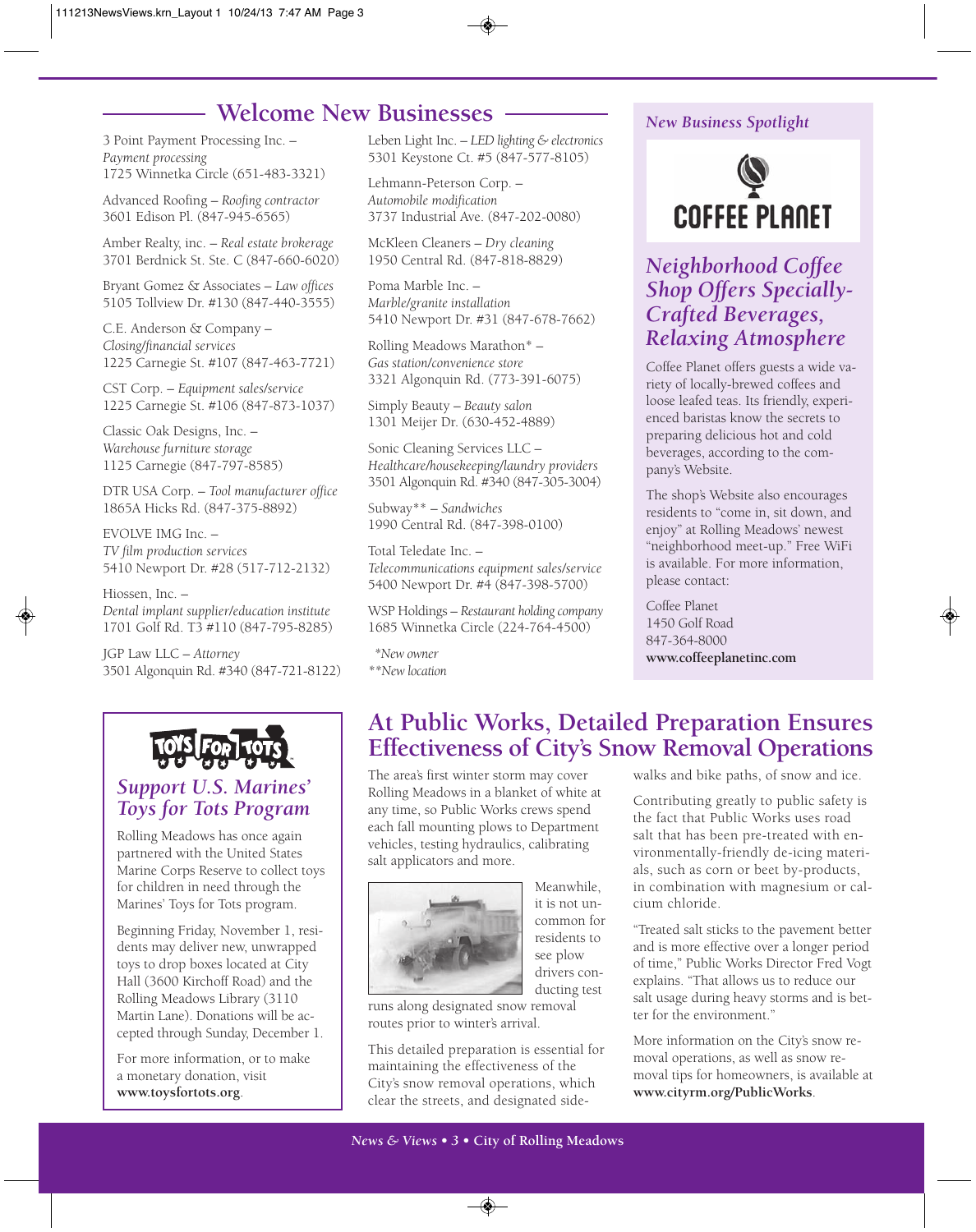| November 2013                                                                                                                  |                                                                          |                                                                                                                                                                            |                                                       |                                                                                                                                               |                                                                                                                                               |                                                                                                                                                               |  |
|--------------------------------------------------------------------------------------------------------------------------------|--------------------------------------------------------------------------|----------------------------------------------------------------------------------------------------------------------------------------------------------------------------|-------------------------------------------------------|-----------------------------------------------------------------------------------------------------------------------------------------------|-----------------------------------------------------------------------------------------------------------------------------------------------|---------------------------------------------------------------------------------------------------------------------------------------------------------------|--|
| Sunday                                                                                                                         | Monday                                                                   | Tuesday                                                                                                                                                                    | Wednesday                                             | Thursday                                                                                                                                      | Friday                                                                                                                                        | Saturday                                                                                                                                                      |  |
|                                                                                                                                |                                                                          | $\mathcal{R}$ ors of $\mathcal{R}$<br><i>Neadows</i>                                                                                                                       |                                                       |                                                                                                                                               |                                                                                                                                               |                                                                                                                                                               |  |
| Daylight Saving Time 3<br>Ends. Clocks "fall back" one<br>hour. Change batteries in<br>smoke and carbon monoxide<br>detectors. | 4                                                                        | Economic Development 5<br>Committee, 6 pm<br><b>Environmental Committee.</b><br>7 pm<br>Plan Commission, 7:30 pm,<br>all at City Hall                                      | <b>Zoning Board of</b><br>Appeals, 7:30 pm, City Hall | <b>Adjudication Hearing</b><br>(Parking), 2 pm, City Hall                                                                                     | 8                                                                                                                                             | $\mathbf Q$                                                                                                                                                   |  |
| 10                                                                                                                             | <b>Veterans Day</b><br>11<br>City Hall closed. Regular<br>refuse pickup. | Board of Fire & Police 12<br><b>Commissioners</b> , 9 am<br>Crime Stoppers, 5:30 pm<br><b>City Council Meeting/</b><br><b>Budget Hearing, 7:30 pm,</b><br>all at City Hall | 13                                                    | <b>Adjudication Hearing, 14</b><br>1 pm, City Hall<br><b>Community Events</b><br><b>Foundation Fundraiser,</b><br>Buona Beef (1420 Golf Road) | 15<br>Friends of the Rolling Meadows Library Used Book Sale, November 14 - 17                                                                 | Friends of the Rolling $16$<br><b>Meadows Library Used</b><br><b>Book Sale, Nov. 14-17.</b><br>Call 847-259-6050 or visit<br>www.rmlib.org for sale<br>hours. |  |
| 17<br><b>Library Used Book Sale</b>                                                                                            | 18                                                                       | <b>City Council</b><br>19<br>Committee of the Whole.<br>7:30 pm, City Hall                                                                                                 | <b>Water bills due</b><br>20                          | <b>Adjudication Hearing 21</b><br>(Red Light), 2 pm, City Hall                                                                                | 22                                                                                                                                            | 23                                                                                                                                                            |  |
| 24                                                                                                                             | 25                                                                       | City Council Meeting, 26<br>7:30 pm, City Hall                                                                                                                             | Hanukkah<br>27                                        | Thanksgiving<br>28<br>Holiday<br><b>City Hall and Public Works</b><br>closed. Refuse pickup routes<br>(Thursday & Friday) delayed<br>one dav. | Thanksgiving<br>29<br>Holiday<br><b>City Hall and Public Works</b><br>closed. Refuse pickup routes<br>(Thursday & Friday) delayed<br>one day. | Yard waste collection $30$<br>ends                                                                                                                            |  |

| December 2013 |                                                               |                                                                                                                                                              |                                                                                                                                              |                                                                                                                                                                             |                                                                                   |          |  |
|---------------|---------------------------------------------------------------|--------------------------------------------------------------------------------------------------------------------------------------------------------------|----------------------------------------------------------------------------------------------------------------------------------------------|-----------------------------------------------------------------------------------------------------------------------------------------------------------------------------|-----------------------------------------------------------------------------------|----------|--|
| Sunday        | Monday                                                        | Tuesday                                                                                                                                                      | Wednesday                                                                                                                                    | Thursday                                                                                                                                                                    | Friday                                                                            | Saturday |  |
|               |                                                               | Economic Development 3<br>Committee, 6 pm<br><b>Environmental Cmte., 7 pm</b><br>City Council Mtg., 7:30 pm<br>Plan Commission, 7:30 pm,<br>all at City Hall | <b>Zoning Board of</b><br>Appeals, 7:30 pm, City Hall                                                                                        | Adjudication Hearing 5<br>(Parking), 2 pm, City Hall<br>Tree Lighting, 6 pm<br><b>Events Foundation Fund-</b><br>raiser, 5-7 pm, both at Mc-<br>Donald's (3140 Kirchoff Rd) | 6                                                                                 |          |  |
|               | Board of Fire & Police Q<br>Commissioners, 9 am,<br>City Hall | Crime Stoppers,<br>10<br>$5:30$ pm<br><b>City Council Committee</b><br>of the Whole, 7:30 pm,<br><b>City Hall</b>                                            | <b>Urban Affairs Com-</b><br>11<br>mittee, 5:45 pm, City Hall                                                                                | <b>Adjudication Hearing, 12</b><br>1 pm, City Hall                                                                                                                          | 13                                                                                | 4        |  |
| 15            | 16                                                            | <b>City Council Meeting, 17</b><br>7:30 pm, City Hall                                                                                                        | 18                                                                                                                                           | <b>Adjudication Hearing 19</b><br>(Red Light), 2 pm, City Hall                                                                                                              | <b>Water bills due</b><br>20                                                      | 21       |  |
| 22            | 23                                                            | Christmas Eve<br>24<br><b>City Hall and Public Works</b><br>closed. Early refuse pickup.                                                                     | Christmas<br>25<br><b>City Hall and Public Works</b><br>closed. Refuse pickup routes<br>(Wednesday - Friday)<br>delayed one day.             | Kwanzaa<br>26                                                                                                                                                               | 27                                                                                | 28       |  |
| 29            | 30 <sup>1</sup>                                               | New Year's Eve<br>31<br>Be safe! Don't Drink<br>and Drive.                                                                                                   | January 1<br>New Year's Day<br><b>City Hall and Public Works</b><br>closed. Refuse pickup routes<br>(Wednesday - Friday)<br>delayed one day. |                                                                                                                                                                             | $\mathcal{R}^{\tiny{{\tiny\it C}\!{\tiny\it W}\!{\tiny\it G}}}$<br><b>NEADOWS</b> |          |  |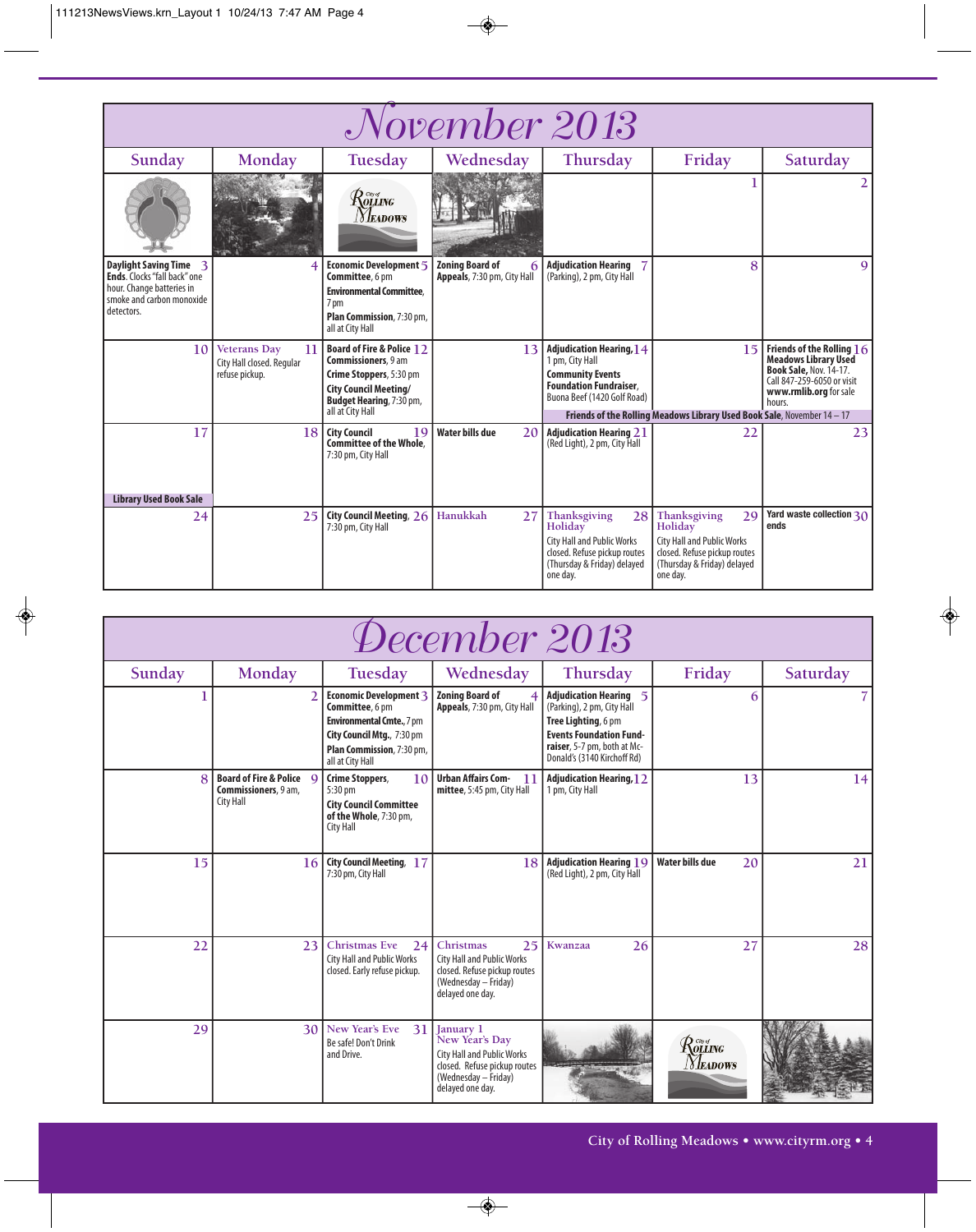## **Roland J. Meyer Scholarship Fund Established for High School Seniors**

The children of former Mayor Roland J. Meyer have established a memorial fund to provide an annual \$1,000 scholarship to a



graduating Rolling Meadows High School senior planning to attend college or a vocational/ trade school.

Members of the Meyer family have pledged to make annual contributions to the Roland J. Meyer Memorial Fund, and invite community

members to consider making tax-deductible donations to ensure the fund's success for years to come. For more information, contact Eileen Hart, Rolling Meadows High School Principal (847-718-5610 or eileen.hart@d214.org). *Roland Meyer*



Submit tax-deductible donations to: Rolling Meadows High School Roland J. Meyer Scholarship Fund 2901 Central Road Rolling Meadows, IL 60008

Roland J. Meyer passed away in April, after a distinguished public service career. Between 1958 and 1982, he served the City of Rolling Meadows as park commissioner, alderman, finance committee chairman, and as mayor (1967-1979). He also served on many of the City's boards and commissions, and represented residents of the 3rd Legislative District in the Illinois General Assembly.

#### **Eco-Friendly 'eBilling' Saves Money**

eBilling, Rolling Meadows' Web-based utility billing program, helps save taxpayers thousands of dollars each year in printing and mailing costs.

Rather than receiving a printed bill in the mail, eBilling customers receive a monthly email with a link to their utility billing statement. Balances may be paid through online banking, the City's Web-

based Utility Bill Management System, by mail or in person at City Hall. The service – currently used by nearly 15% of the City's utility customers – also lets users review a two-year billing history for their account and provides a link to the City's newsletter, *News & Views*.

Register for eBilling online at **www.cityrm.org/finance**. For more information, contact the Finance Department at 847-394-8500.

## *eLockbox Service Streamlines Payment Processing*

With an increasing number of customers using online banking to pay their monthly utility bills, the Finance Department has introduced an electronic check processing service that improves customer convenience and significantly improves Department operations.

J.P. Morgan Chase's "eLockbox" service electronically processes customer pay-

ments submitted via online banking in just one or two days. Before, banks would literally "cut" a paper check on behalf of the customer and send it to the City for processing. That would often take anywhere from 7 – 10 days.

For more information on eLockbox, contact the Finance Department at 847-394- 8500.

## **Open House Highlights RMFD Operations**





*Aspiring firefighters of all ages enjoyed hands-on experience with some tools of the trade (left), then observed vehicular extrication (right) and other specialized skills during the Rolling Meadows Fire Department's October 12 Open House.The annual event takes place each October.*



*Last year, Rolling Meadows residents recycled more than a ton – 2,516 pounds – of holiday lights.*

#### *Recycling Program Lets Residents Safely Dispose of Old Holiday Lights*

The Solid Waste Agency of Cook County (SWANCC) and Elgin Recycling have again partnered to offer a seasonal recycling program for Rolling Meadows residents to safely dispose of old holiday lights, electri-

Residents may drop off materials for recycling at a collection box outside City Hall (3600 Kirchoff Road) beginning Monday, November 4. The program will run through Friday, February 7, 2014.

Last year, Rolling Meadows residents recycled a ton – literally – of holiday lights. In total, 2,516 pounds of materials was collected in the City Hall drop box.

For more information, visit **www.swancc.org** or **www.elginrecycling.com**.

## cal cords and wire.